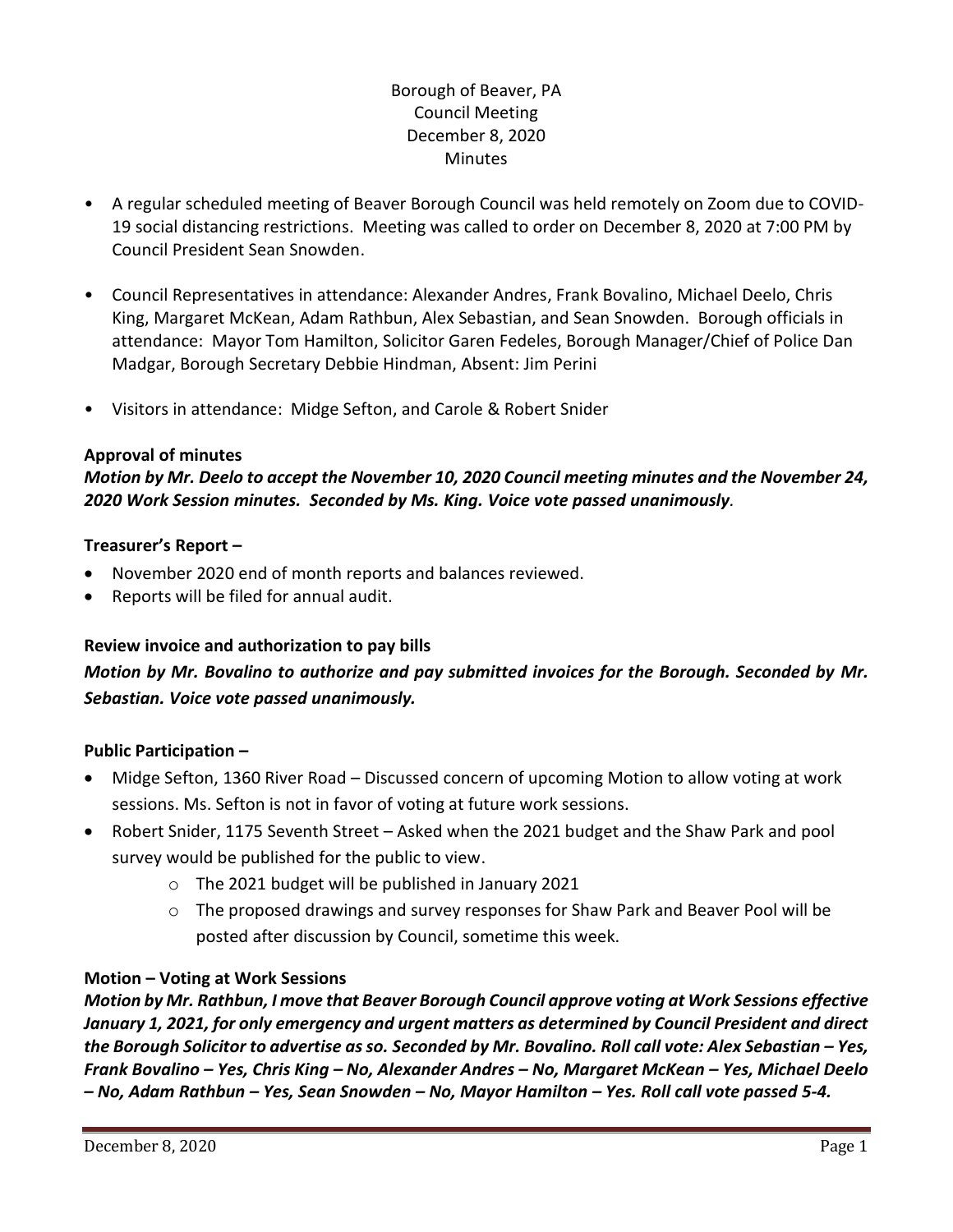# **Reports – Commissions / Authorities**

## **Council of Governments (COG) –** Reported by Mr. Andres

- November 2020 meeting was canceled due to Thanksgiving but an Executive Session was held.
- December 2020 meeting to be determined.

## **Civil Service Commission –** Reported by Ms. Sefton

• Wrote a letter of recommendation for the reappointment of James Todd to the Civil Service Commission. This will be voted on later in the meeting.

### **Zoning Hearing Board (ZHB) –** Reported by Ms. Hindman

• Requested variances have been postponed until January 2021. Details will be reported to Council once determined.

### **Planning Commission –**

• October 19, 2020 meeting minutes and November 16, 2020 draft meeting minutes enclosed in council packet.

### **Tree Commission –** No report

#### **Code Enforcement Officer Report –**

• November 2020 report from Code Enforcement Officer enclosed in council packet.

#### **Historic Architectural Review Board (HARB) –**

• November 2, 2020 meeting minutes enclosed in council packet.

#### **Municipal Authority –** Reported by Mr. Deelo

- Reviewed the November 18, 2020 meeting minutes in council packet.
- Municipal Authority Engineer report for mid-October 2020 through mid-November 2020 enclosed in council packet.

### **Council Committee Reports**

#### **Public Safety / Code Enforcement –** No report

#### **Finance –** No report

#### **Highway –** Reported by Mr. Bovalino

- Reviewed paving projects mentioned in Borough Engineer report enclosed in council packet.
- Mr. Snowden thanked Mr. Bovalino and Borough Engineer Dan Martone for their communication with Columbia Gas and keeping Council up to date with information.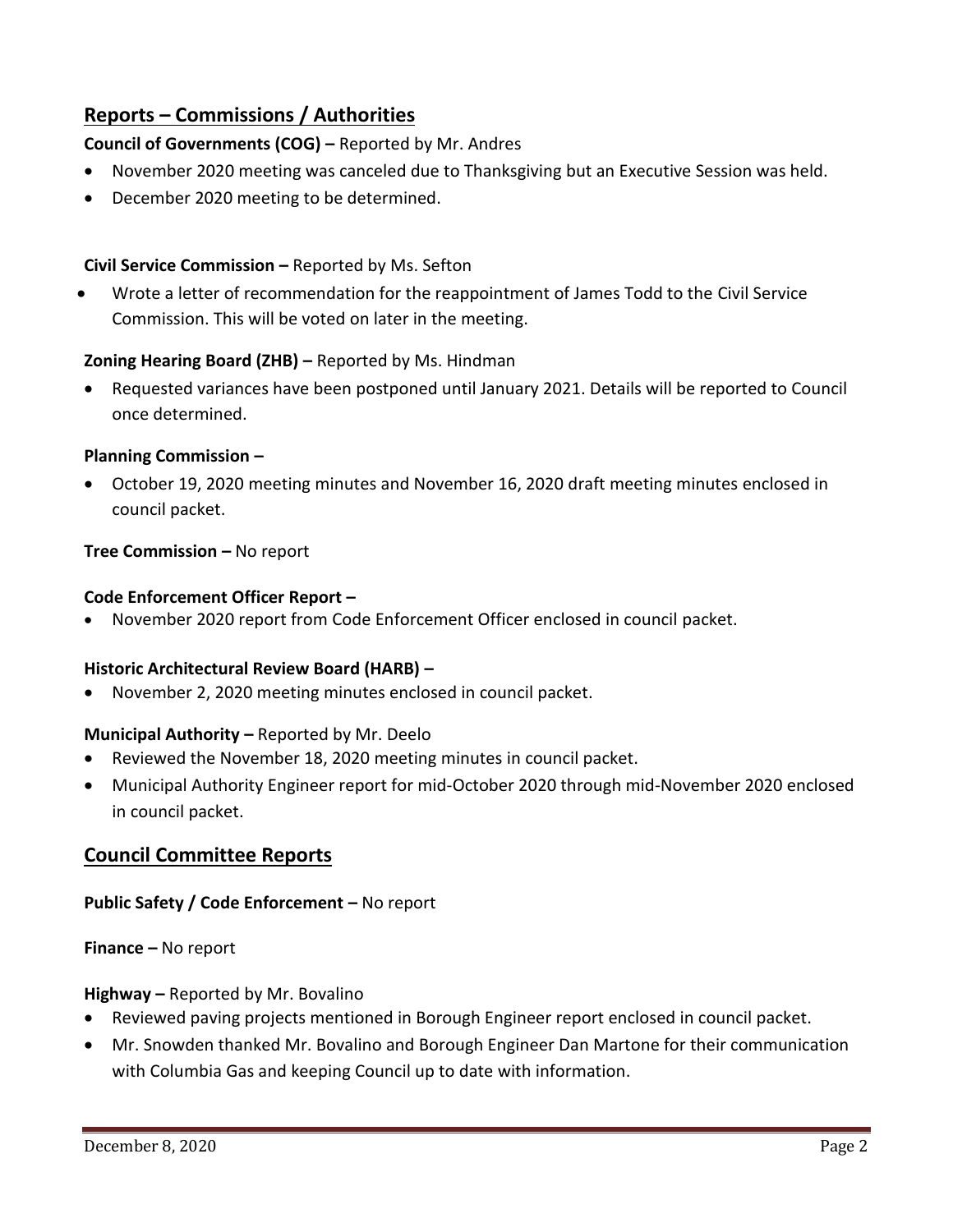### **General Government –** Reported by Mr. Deelo

- Discussed Carnegie Mellon University's Real-Time Multi-Pollutant Sensors (RAMP) program. Carnegie Mellon partnered with Beaver Borough to monitor air pollutants and should be installed within the next month.
	- o Discussed making reports of findings available to the public.

### **Recreation –** No report

## **Reports**

### **Manager's/Police Report –** Reported by Mr. Madgar

- Reviewed Borough Manager report provided in council packet.
- Crave Mexican Restaurant Insurance Claim has been resolved.
- Will post Shaw Park and Beaver Pool presentation on Borough website from EPD for public review sometime this week.
	- $\circ$  Presentation will include public survey results, potential scheme designs (3) and estimated costs.
- 471 Corporation Street has been rented at \$1,300 per month.
- Police Body Cameras were ordered and are expected to receive by January 2021. Will have Solicitor start working on a policy for cameras.
- Motion to promote Justin Quigley from Laborer to Crewman Apprentice 2.
- Gave staffing updates regarding injuries and COVID-19.

#### **President's Report –** Reported by Mr. Snowden

• Concerned for local businesses as COVID-19 cases continue to rise and encouraged continued support. Mr. Snowden acknowledged local business's creativity to stay open during these challenging times.

#### **Mayor Hamilton –**

• Police Department will suspend night-time parking enforcement from December 15, 2020 until March 1, 2021 for all streets excluding Third Street. No tickets will be issued during this time, except Third Street.

#### **Fire Department** – Reported by Mr. Madgar

- Santa Claus will be riding around town in a fire truck on Saturday, December 19, 2020, 5PM 8PM. The Borough will release more information to the Borough website and social media once available.
- Thanked the Fire Department for providing hot chocolate to residents on Small Business Saturday.

#### **Emergency Management Coordinator - No report**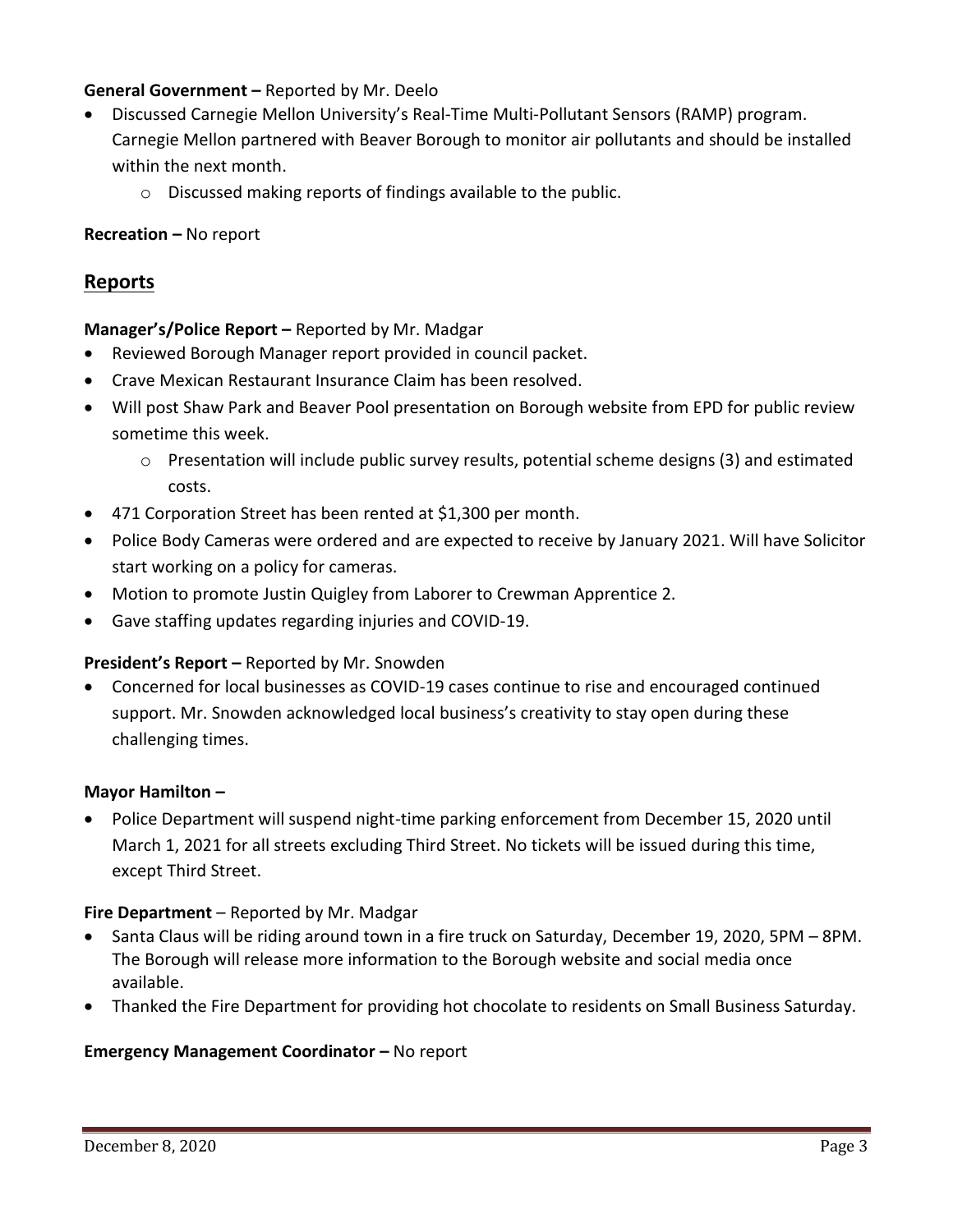### **Borough Engineer and Borough Municipal Authority Engineer –** Reported by Mr. Bovalino

- November 2020 Borough Engineer monthly report and mid-October 2020 through mid-November 2020 Borough Municipal Authority Engineer monthly report enclosed in council packet.
- Discussed virtual meeting with Columbia Gas and their planned projects for 2021.

#### **Solicitor Report –** Reported by Solicitor Fedeles

• Municipal Authority Collective Bargaining Agreement is up at the end of this year. There was a meeting last week, the Borough presented their proposal and is currently awaiting a response. The negotiations are ongoing.

### **Motions**

### **Motion – Beaver Area Memorial Library Donation**

*Motion by Mr. Bovalino, I move that Beaver Borough Council approve the donation of \$26,500 to the Beaver Area Memorial Library. This item is approved in the 2020 budget. Seconded by Ms. King. Voice vote passed unanimously.*

#### **Motion – Payoff of 2014 Firetruck**

*Motion by Mr. Deelo, according to the attached Huntington payoff letter dated December 2, 2020, I move that Beaver Borough council approve the payoff of the 2014 Smeal Custom CAFS Pumper and Spartan Gladiator Chassis in the amount of \$62,426.21. Seconded by Mr. Bovalino. Voice vote passed unanimously.*

#### **Motion – Reappointment to Civil Service Commission**

*Motion by Mr. Sebastian, based on the attached recommendation from the Civil Service Commission, I move that the Beaver Borough Council reappoint James Todd to the Civil Service Commission for a six-year term. Term will expire December 31, 2026. Seconded by Mr. Rathbun. Voice vote passed unanimously.*

#### **Motion – Reappointment to Municipal Authority Board**

*Motion by Mr. Andres, based on the Municipal Authority minutes dated November 18, 2020, I move that Beaver Borough Council reappoint Matt Maloney to the Municipal Authority board to a 5-year term. Term will expire January 1, 2026. Seconded by Mr. Bovalino. Voice vote passed unanimously.*

#### **Motion – Reappoint Historical & Architecture Review Board (HARB) Members**

*Motion by Ms. McKean, based on the recommendation of the HARB Chairman, I move that Beaver Borough Council reappoint Lisa Sattler, Charles Copeland and Elaine Savoldi to HARB for five (5) year terms. Terms will expire December 31, 2025. Seconded by Mr. Bovalino. Voice vote passed unanimously.*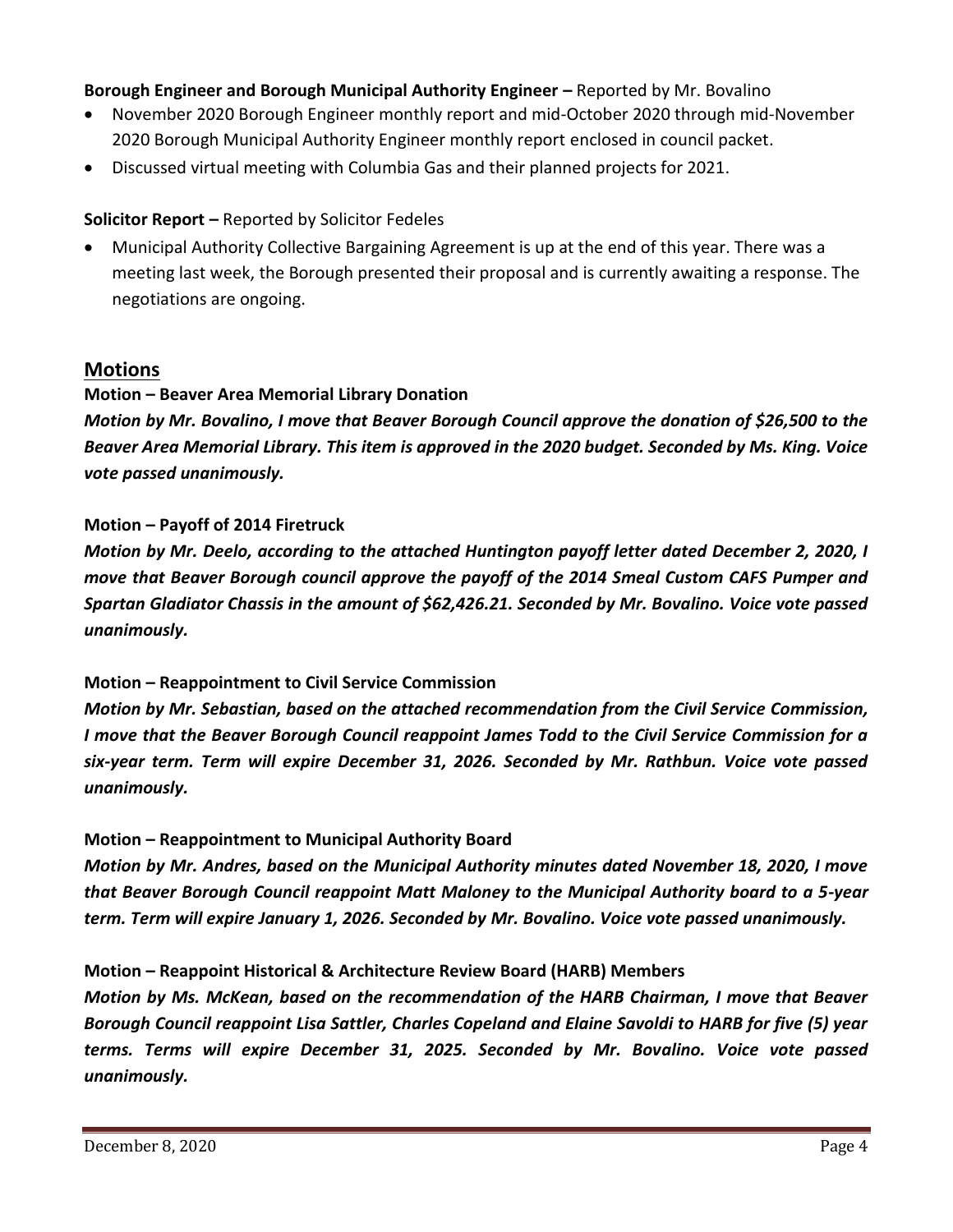#### **Motion – 2021 Schedule of Beaver Borough Meetings**

*Motion by Mr. Andres, I move that the attached 2021 Schedule of Beaver Borough meetings be and is hereby approved and adopted for the 2021 calendar year, and that the Solicitor be and is hereby directed to properly advertise the same. Seconded by Mr. Rathbun. Voice vote passed unanimously.*

#### **Motion – Borough Manager Purchasing Approval Limit**

*Motion by Mr. Bovalino, I move that Beaver Borough Council approve the Borough Manager spending*  limit to reflect the written and telephonic biding threshold limit determined by the Pennsylvania *Department of Labor and Industry. Currently, this limit is set to \$11,299.00. Seconded by Mr. Sebastian. Voice vote passed unanimously.*

#### **Motion – 2021 Fee Schedule**

*Motion by Mr. Rathbun, I move that Beaver Borough Council approve and adopt the attached Beaver Borough Fee Schedule for 2021. Seconded by Ms. McKean. Voice vote passed unanimously.*

#### **Motion – Tax Levy and Rate of Tax for 2021**

*Motion by Mr. Sebastian, I move that Beaver Borough Council approve and enact the attached ordinance amending Chapter 24 of the Code of Ordinances, to levy and fix the rate of a tax on real property for the fiscal year of 2021. Rate of 29 mills (increase of 3 mills from 2020). Seconded by Mr. Deelo. Voice vote passed unanimously.*

#### **Motion – Adopt 2021 Beaver Borough General Fund**

*Motion by Mr. Bovalino, I move that Beaver Borough Council adopt the 2021 Beaver Borough General Fund Budget as advertised. I move that a copy of that budget, electronic or otherwise, be attached hereto and retained in the Borough records. Seconded by Ms. McKean. Voice vote passed unanimously.*

#### **Motion – Highway Department Promotion**

*Motion by Mr. Bovalino, I move that Beaver Borough Council approve the promotion of Justin Quigley to Crewman Apprentice 2 effective January 1, 2021. Seconded by Mr. Andres. Voice vote passed unanimously.*

#### **Motion – Part-Time Police Officer Pay Rate**

*Motion by Mr. Andres, I move that Beaver Borough Council, in conjunction with the 2021 budget, approve a pay increase of 3% for all part-time police officers effective January 1, 2021. Seconded by Mr. Rathbun. Roll call vote: Frank Bovalino – Yes, Margaret McKean – No, Alexander Andres – Yes, Chris King – Yes, Alex Sebastian – Yes, Adam Rathbun – Yes, Michael Deelo – Yes, Sean Snowden – Yes. Roll call vote passed 7-1.*